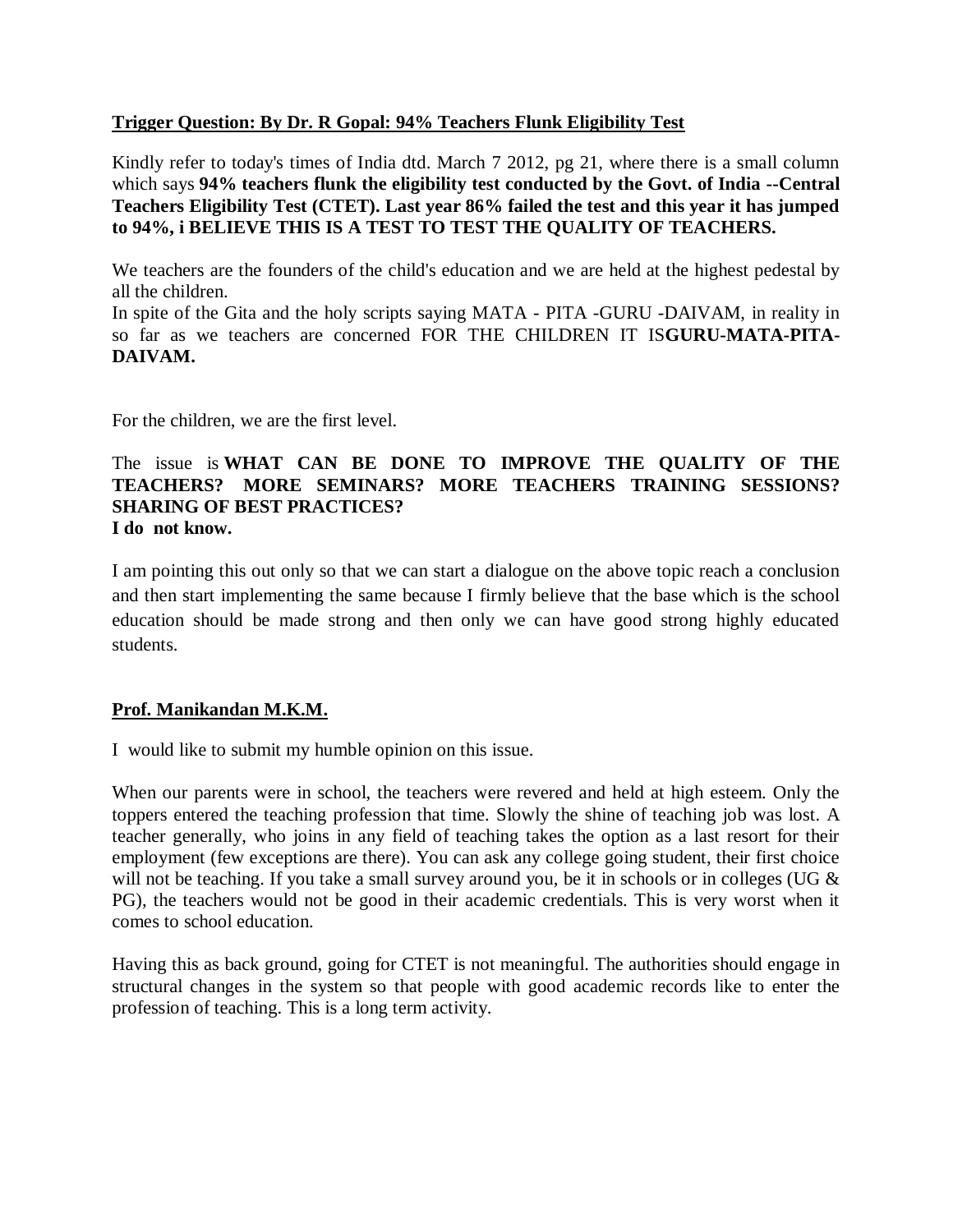### **Prof. Asma Farooq**

HELLO TO ALL..........................As far as deterioration in quality of teachers is concerned in my view there are multiple reasons for it ;

1. The salary of academicians is far less in comparison to other professionals...

2. Today every Tom dick and harry treats teaching as an easy going job with assurance of salary at the end of the month, irrespective of his output to the institute or college...

3. The entry of young guys in their early twenties ....who are themselves immature ...make fun of this profession in implicit ways...........

# **Shri Virendra Goel**

Two issues arise out of the reasons specified for deterioration in quality of teachers:

1. If salary is less in comparison to other professions and still one is choosing to come to this profession, it means that he/she is not fit for other profession that is why he/she has come to this profession? And if that is not true and one has come into teaching profession because of passion for teaching, there cannot be any deterioration in quality.

2. Why every tom dick and harry and young guys in their early twenties are able to enter the profession? Because there is a dearth of better people? If so, they are at least meeting the demand and there are chances that they will grow into better teachers with experience!

Stop defining 'Teaching' a profession. If we can make it a mission of life or passion of life, we shall be able to achieve the objective irrespective of umpteen hurdles that are being pointed out.

#### **Prof. Ramesh Vemuganti**

Firstly, let us accept some hard facts . Who are the teachers? They are the products of the same system we have nurturing for 60 years. Flashback, 2 to 10 years in any classroom -- KG to MBA , the teacher is at the same level as student. In which way they can teach differently -- we can brainstorm?

The rote learning based on mugging up without understanding the concept, memory oriented education system, reproducing in the exam hall & scoring 70 to 90 % is the order of the day. A large number of Management students areunable to expand CRM,SCM,

We much start by bringing in systemic changes in the way education is imparted -- neither rote learning in Govt/Pvt schools or premature unscewed emphasis on soft skills in International schools . We need to take a middle course & move on ,

#### Dr. Sanjay Bedi

Calling it a mission and then exploiting teachers in the biggest bane of our society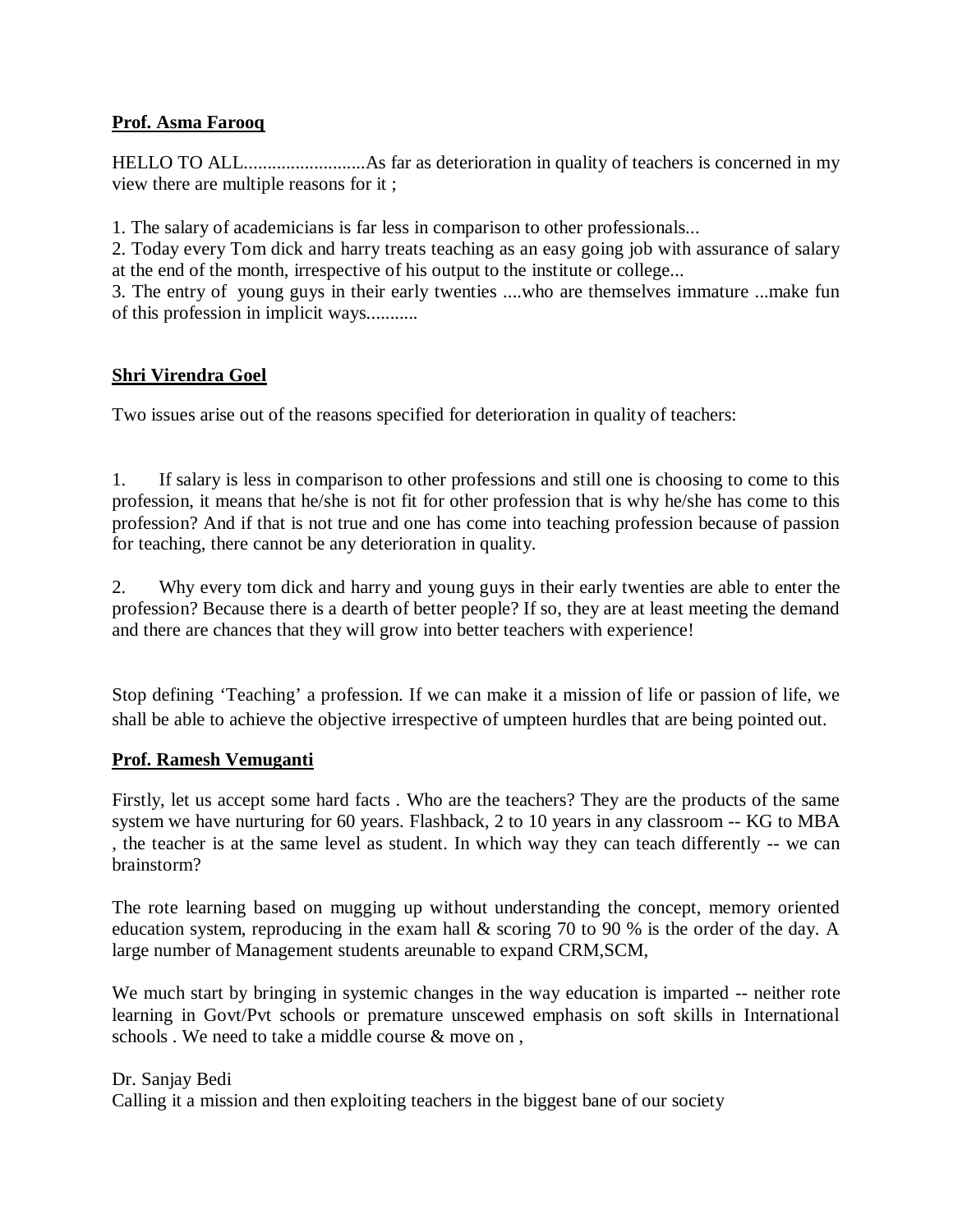#### **Prof. G. Surender Reddy**

I question the very sanctity of the so called "eligibility" test. What is the logic of administering it to the teachers who are already in teaching positions? Like many other outdated tests, this test too might be lacking in rhyme or reason.

Further, passing the tests and teaching in the classrooms are two different things. We need people with passion and commitment as well as ability and temperament to excel and succeed in teaching. 'The proof of pudding is in eating', goes an old adage. The same holds good for teaching too. Incentives can only make an incremental difference.

Teaching should never be viewed as a vocation; it's a calling. How many of the present generation teachers are actually up to it?

If quality of teaching is bad at school level, it is worse at the college and university level.

# **Col. Ravi**

Teaching is an art and not a science. many a times a person with command on domain knowledge fails where as a just pass class has fared better. Since it is an art it gets better by more practice. The former i.e. good domain knowledge fails in making people understand and the later lacks in knowledge. More over at degree stage teaching is minimum and is more of self learning. At this stage teaching is just clarification of doubts and more of application knowledge.

Even, postgraduate students say that this has not been taught. this means the student is not eligible for this level of courses. when such people become teachers you can imagine what will happen to the knowledge industry.

The test is very essential to estimate the fitness for the assignment. It should be in three stages. i.e. The domain knowledge, the application knowledge and the ability to inject knowledge through vocational methods. Apart from this making students handle the class and the teacher acting as a facilitator will make things more interesting. Then the selection process will be complete.

Need less to say honesty and sincerity in the selection process as they involve practicals also where in one needs to keep corruption out

# **Shri Virendra Goel**

Society has nothing to do with it. It is the teacher who has to decide whether S/he has passion for teaching and whether S/he would like to make it a mission of life or you would like to adopt it as a profession or even simply a wage earning job – choice is all that of the teacher.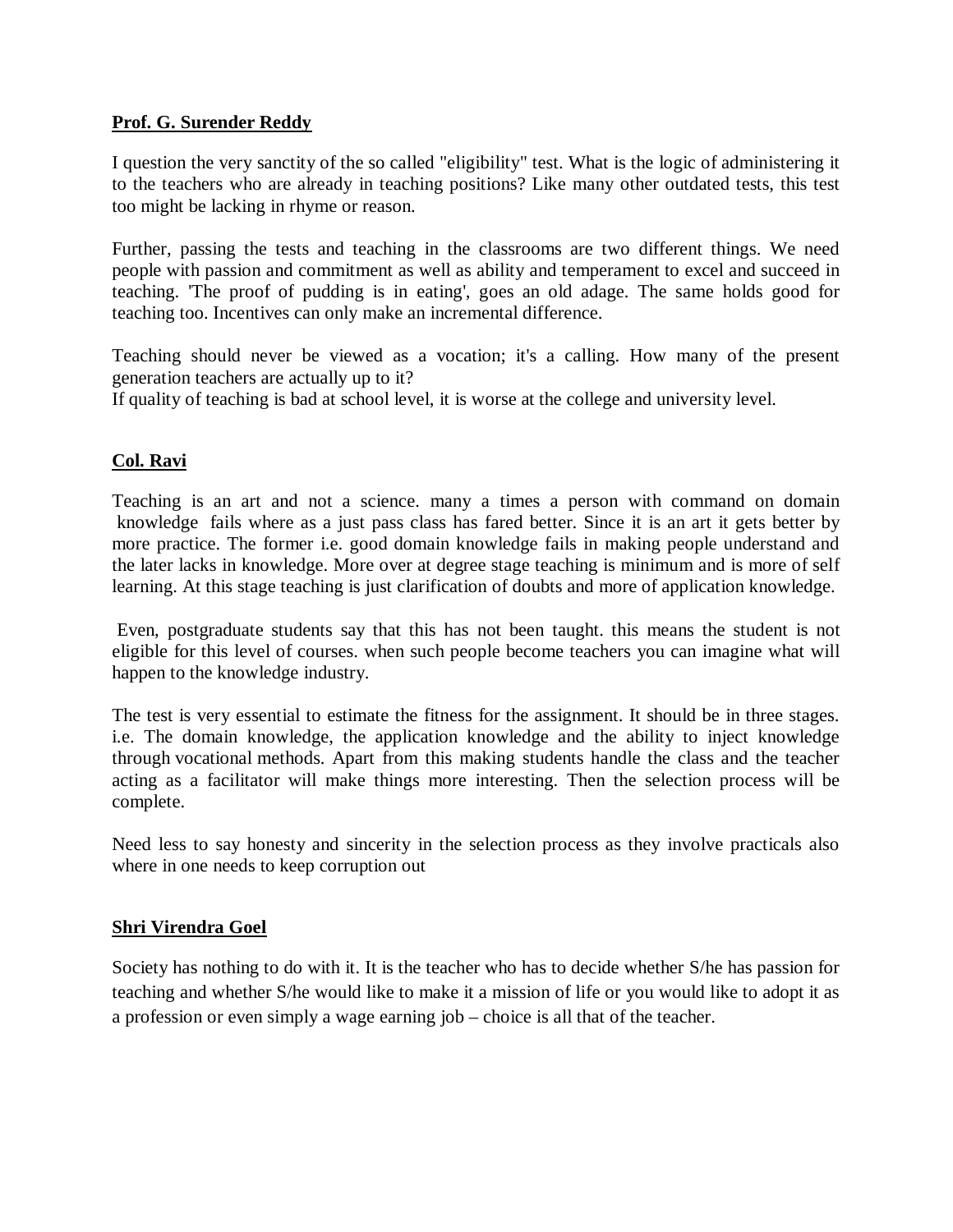# **Dr. Prabhakar Waghodekar**

The hints given by Asma needs further analysis: 1. Pay package be linked with performance. What is the cost/actual work hour?

2. It is true that teaching profession is considered a soft target.

3. I joined my teaching job in early twenties, but we were given only practical during the first year and then theory, and there was always a mentor senior faculty. This today is missing, may be due to lack of mutual (senior and junior) respect, communication or administrative control.

# **Prof. Bholanath Dutta**

Here are few pointers based on my understanding on the subject under discussion:

(i) Teachers are neither born not made but a conscious decision of an individual.

(ii) Anyone can become a good teacher.

(iii) To become a teacher, it demands that the person must exhibit the "ROLE" and general perception of the people towards the profession.

(iv) Dedication, Love, Passion, Commitment, Discipline, integrity ---few essential qualities of any good teacher.

(v) An efficient person with these few traits ( point no iv) should be able to perform across the domain/industry.

(vi) Everyone is a teacher formally or informally whether the person is in industry or in college .

(vii) Teaching in college is very organised and structured way.

(viii) Hard and Smart work definitely play a crucial role.

(ix) A teacher is a teacher 24/7 . Inside the college and also outside the college and must play an ideal role even in the family and society.

(x) Values to kept upheld.

(xi) The best teacher I met (till now) is an industry person Prof. Sundar Raj Vijayanagar ( my Director during 2007-08) who left industry and joined Academics and contributed significantly in the developmental of the department. He is person who inspired me in research, publication and consulting work. But he could not survive in academics because of the so called "Narrow vision and Politics" and joined back as an IT Head in Kolkata.

(xii) There is no inferences that only an academician can be a good teacher or a person from industry can be a good teacher. It is paramount that the person necessarily have the qualities mentioned in (iv) and (x).

(xiii) There is good money too in teaching. Do not depend on salary itself. Person with good knowledge can write book, research paper, do consulting work and can earn more money than salary. And for all these the person must look beyond invisible barriers that we put around us.

(xiv) Teaching is a service to the society, nation and the World.

(xv) Teachers don't perform well because they are too much dependent on Salary and more occupied with protecting their chairs instead on enhancing their knowledge base.

(xvi) Many people say "Teachers world is very limited"--- we need to prove that wrong.

(xvii) My father was a primary school teacher and one of the finest teachers I have ever met in my life. He is very respected even now at the age of 90 in my locality and still people talk about him---a sincere, honest, dedicated, committed person. He still enjoys his career as a teacher (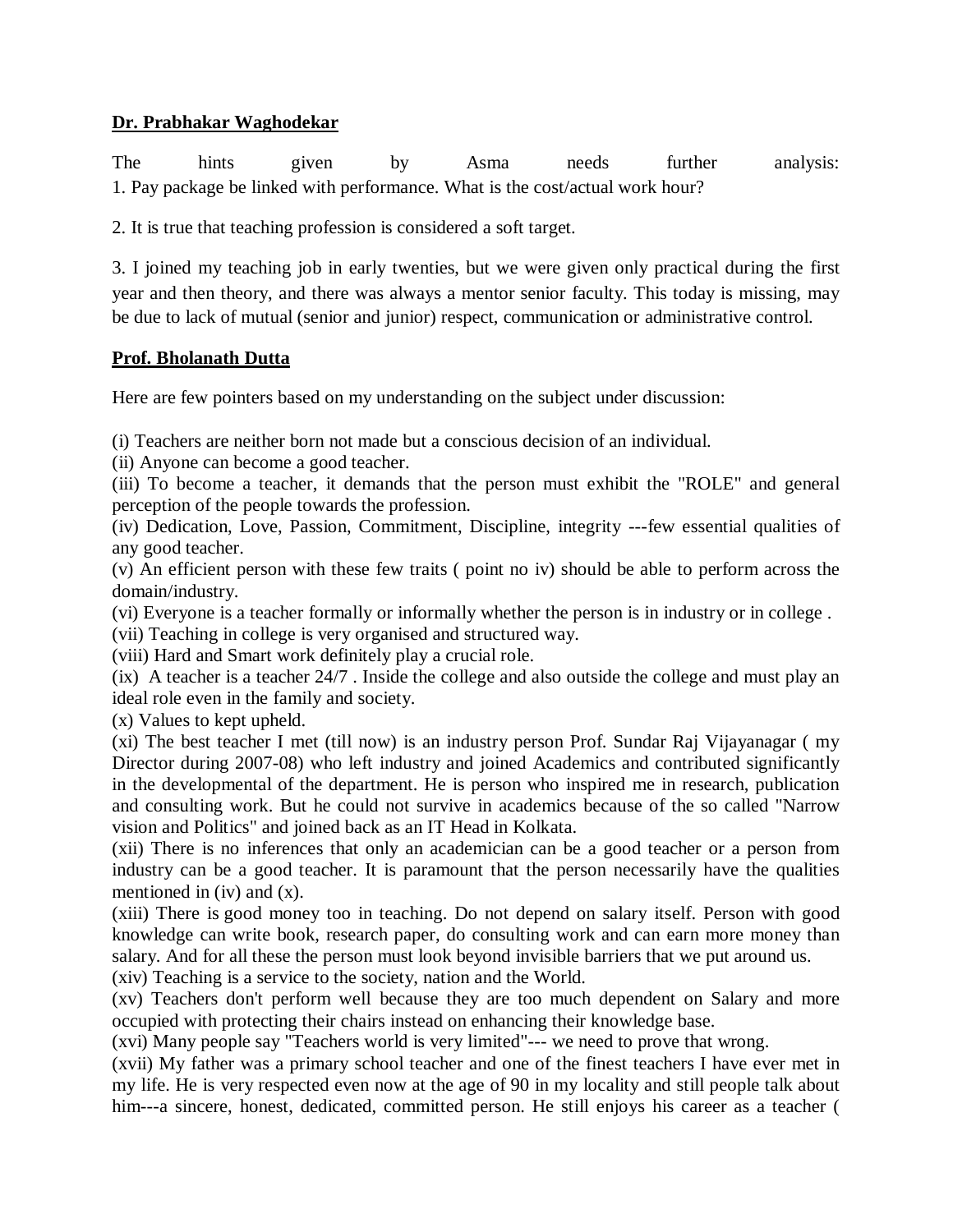very less salary) and no repent. I too enjoy his success as a successful teacher and bringing changes in the lives of many and creating a deep impact.

(xviii) Teaching profession is not about logic, reasoning and statistics but it goes beyond all these and beyond time horizon.

(xix) See my interview latest : http://theprofessor.in/bholanath-dutta.shtml ( Faculty of the month Mar/2012).

(xx) I have addressed the concerns related to the subject in my flagship book : Teaching Learning Process in Management Education, ICFAI University press, ISBN: 978-81-314-2071-3 (xxi) My autobiography:

http://www.gyanbooks.com/index.php?p=sr&Uc=9788192217819

Here also I have tried to address few issues related to the subject.

(xxii) A teacher needs to continuously update the knowledge and work harder than the student. A Teacher is the best Student.

(xxiii) Senior Teachers must be good mentors for the fresher in teaching profession. But the scenario is different. Only seniors are getting their personal jobs done by juniors and other works.

(xxiv) I know many books written by Senior Professors which are actually written by Junior faculty or research scholar.

(xxv) My understanding that A True Teacher can be identified before his Ph.D. work in terms of research and publication. But mostly Teachers will have very few works before and after their doctorate it grows exponentially as most of the works are done by research scholars.

These are the some of the random thoughts which come top of my mind.

#### **Principal Rani Verma**

I could not restrain myself so I draw the attention of MTCians on following points:

I produce herewith the information from CBSE Website.

#### **CTET - JAN 2012**

The implementation of the Right of Children to Free and Compulsory Education (RTE) Act, 2009 requires the recruitment of a large number of teachers across the country in a time bound manner. In spite of the enormity of the task, it is desirable to ensure that quality requirement for recruitment of teachers is not diluted at any cost. It is therefore necessary to ensure that persons recruited as teachers possess the essential aptitude and ability to meet the challenges of teaching at the primary and upper primary level. In accordance with the provisions of sub-section (1) of Section 23 of the RTE Act, the National Council for Teacher Education (NCTE) had vide Notification dated 23rd August, 2010 and 29th July ,2011 laid down the minimum qualifications for a person to be eligible for appointment as a teacher in classes I to VIII. It had been inter alia provided that one of the essential qualifications for a person to be eligible for appointment as a teacher in any of the schools referred to in clause (n) of section 2 of the RTE Act is that he/ she should pass the Teacher Eligibility Test (TET) which will be conducted by the appropriate Government in accordance with the Guidelines framed by the NCTE.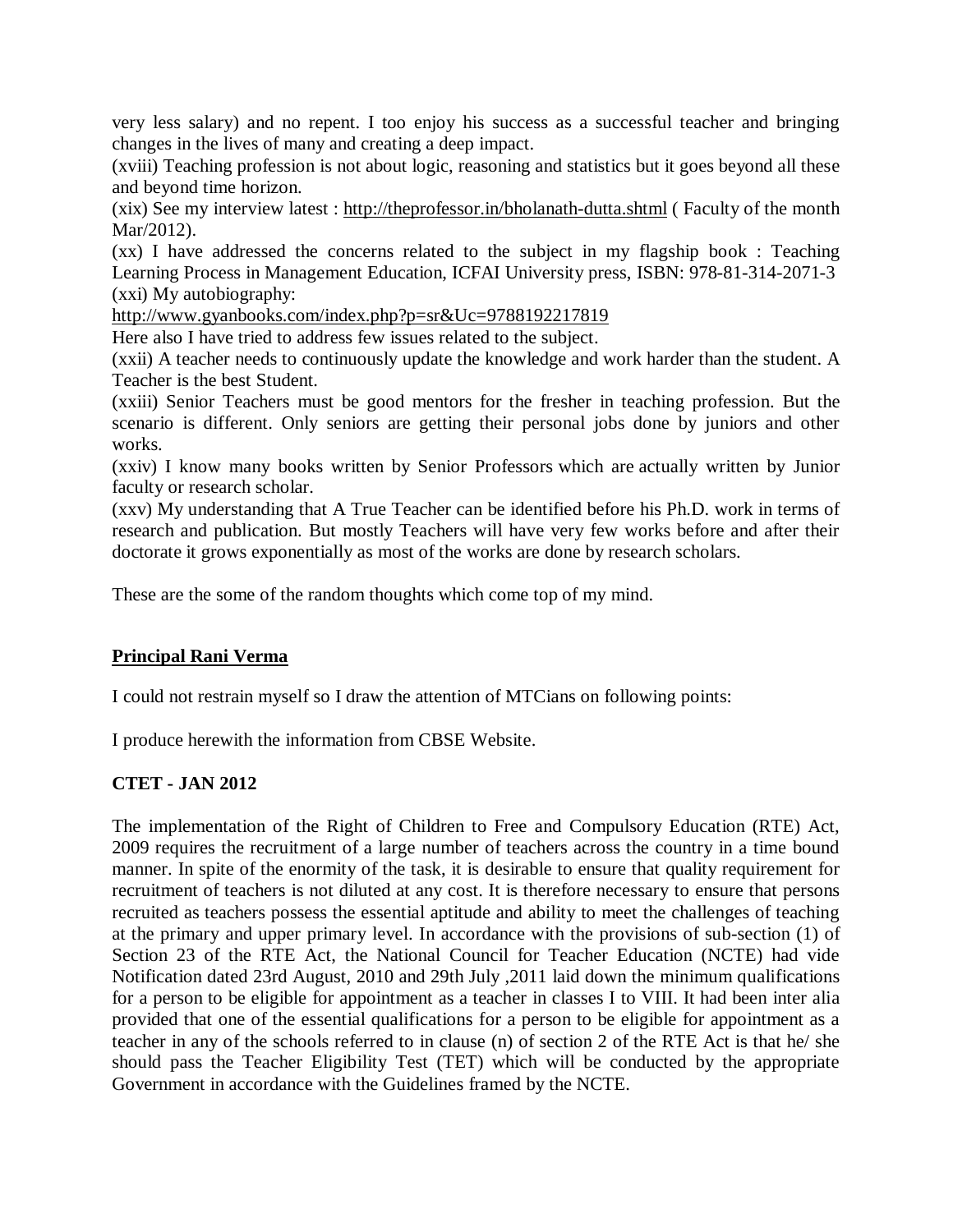The rationale for including the TET as a minimum qualification for a person to be eligible for appointment as a teacher is as under:

- i It would bring national standards and benchmark of teacher quality in the recruitment process.
- ii It would induce teacher education institutions and students from these institutions to further improve their performance standards.
- iii It would send a positive signal to all stakeholders that the Government lays special emphasis on teacher quality.
- i It would bring national standards and benchmark of teacher quality in the recruitment process.
- ii It would induce teacher education institutions and students from these institutions to further improve their performance standards.
- iii It would send a positive signal to all stakeholders that the Government lays special emphasis on teacher quality.

The Ministry of Human Resource Development, Govt. of India has entrusted the responsibility of conducting the Central Teacher Eligibility Test (CTET) to the Central Board of Secondary Education Delhi which shall be held on 29.01.2012

# **Thus it is an Entrance Test to Teaching profession and not for Teachers already in job. The rational is also given.**

- Regarding poor results (94%) there is nothing to worry. If persons are interested in Teaching Job they will build competencies to clear the test. Thus failures will either improve else join some other profession.In GRE/GMAT/ GATE/ IAS etc so many appear and nothing to worry as deserving will clear.
- As MTCians / Management professional we have to find ways and means to find results. I don't say that system is perfect. We can work with Govt through appropriate forums / individually to bridge the gap. But definitely we can not take excuse of our poor performance.
- As a Principal / Education Administrator I must produce excellent results as resources (Teachers) given can not be changed at least in Govt. easily. But we have to improve the quality of teachers and quality of education. I list some of the tested and tried strategies as below: Remember if you are doing good work then your management, parents and society as a whole support you.
- 1. In 1985 I became Principal of People's Education Society ( Founder Dr. B.R. Ambedkar ) Central School of CBD Belapur. There was an MOU with ONGC for their Children education. They were not happy with Teachers (No teachers were available at that time forget quality). I brought Teachers from Atomic Energy Schools as Visiting Teachers and Trainers for our Teachers. We had shown the results. ONGC doubled the aid and many corporates came forward to help.
- 2. Now in Atomic Energy Schools I take the Schools for transformation towards excellence. My leadership model is 'Leading by Example'.Principal has to be a Teacher first. First lecture for 10th and 12th is taken by me ( Complete Course). Then I take the class for KG also. To below quality teachers objective is not to condemn but help them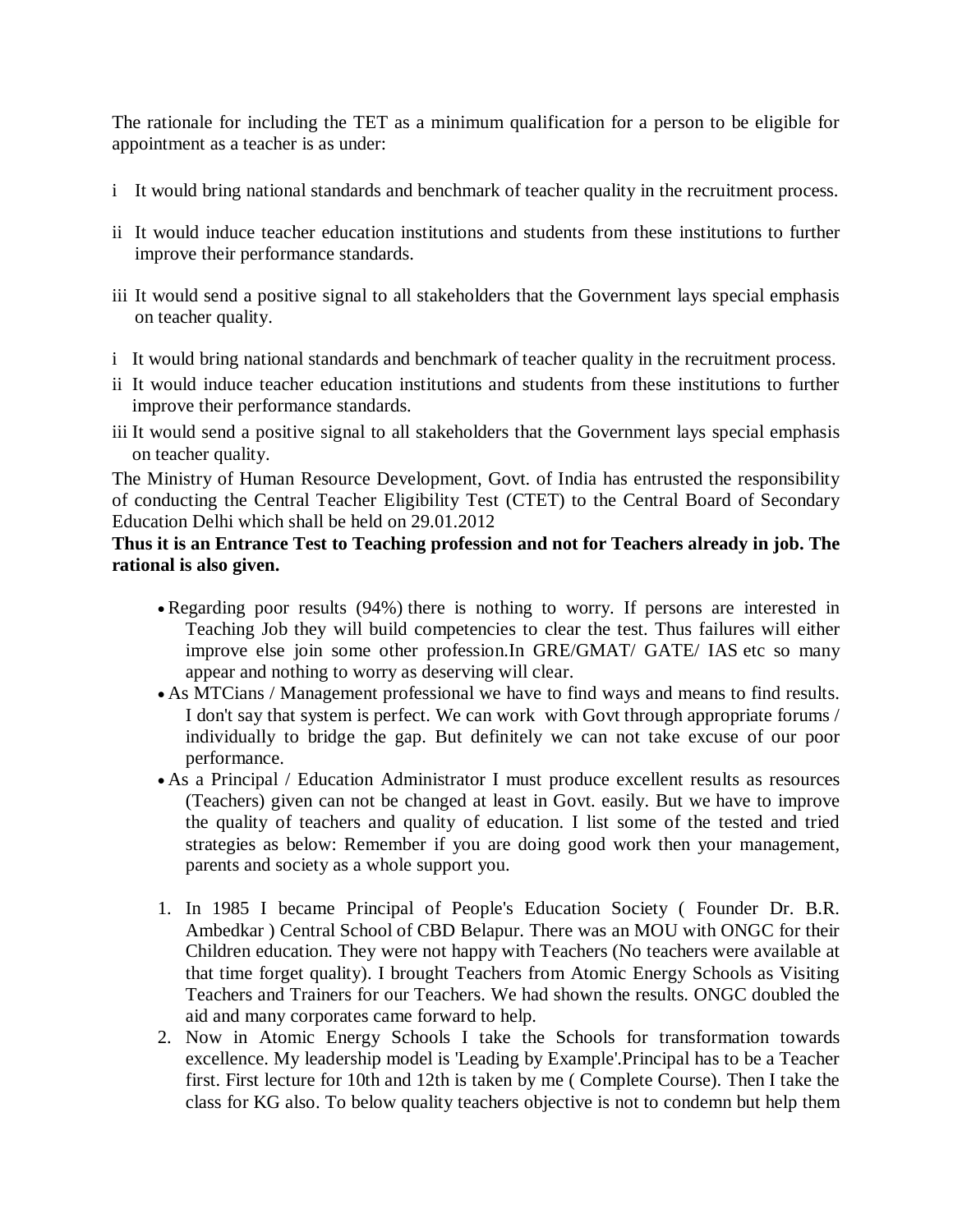to improve. We conduct Faculty Development programs with the help of CBSE, NCERT, HBCSE etc other than our own programs. I myself is National Awardee Teacher and brought five teachers to the level of excellence and they also got National Award. Challenge for me is to bring results of children belonging to Class III / Class IV employees. Daughter of a Security person topped Mumbai. For one school I was for six months and there was 300 % increase in Merit. We also conduct Remedial Classes / Enrichment Classes. Remember we don't have option to choose the Teachers but develop them to obtain excellent results.

- 3. Most difficult is to develop 'Aptitude for Teaching', content can always be upgraded through training / using ICT.
- 4. Another important task is to motivate students for excellence and demanding parents and society.
- 5. If 3&4 are done other things follow . I use Ashtang Yoga for that.
- 6. Everybody want to respect Teacher unless Teacher make himself/herself otherwise.
- 7. Regarding emoluments one has to make a beginning then one can rise by building competency and capability.
- 8. Good Teaching and Teachers can be developed. If they don't improve then administrative means are available and become good administrator.

There will be lot to discuss and put forward. I hope I have given some clarification.

# **Prof. Shubhangi Zodape**

- 1. No one is taking this profession seriously. Many of the people adopt this profession when rest others options are closed.
- 2. Dedication which is required from the professors is almost in single digit percentage.
- 3. Many of the organizations are taking it as a business rather than a service industry.
- 4. The quality of the students is just degrading day by day.
- 5. Their is huge gap between Industry requirement and and Institute output due to so much administration workload by the college.
- 6. Less FDP & MDP and no exposure to the other social network for sharing information.

# **Dr. Prabhakar Waghodekar**

Thanks are due to Mr. Virendra Goel for reminding us "Stop defining "Teaching" a profession". This is exactly what the 11 Judges Bench of SC of India (one of the largest Bench in the Indian history) in their verdict given sometimes in 2000 AD in a WP: Pai Vs. Others says "Teaching is not a profession. It is an occupation, mission of life." (The yr of WP, etc., are quoted as as I remember).

Thus, teaching is a Noble occupation. SC further says "India is the only country where Education is treated charity". Mind well cost based education is not an Indian concept. Vinoba Bhave says "What will happen to the world if mothers start demanding fees from their husbands for feeding their babies".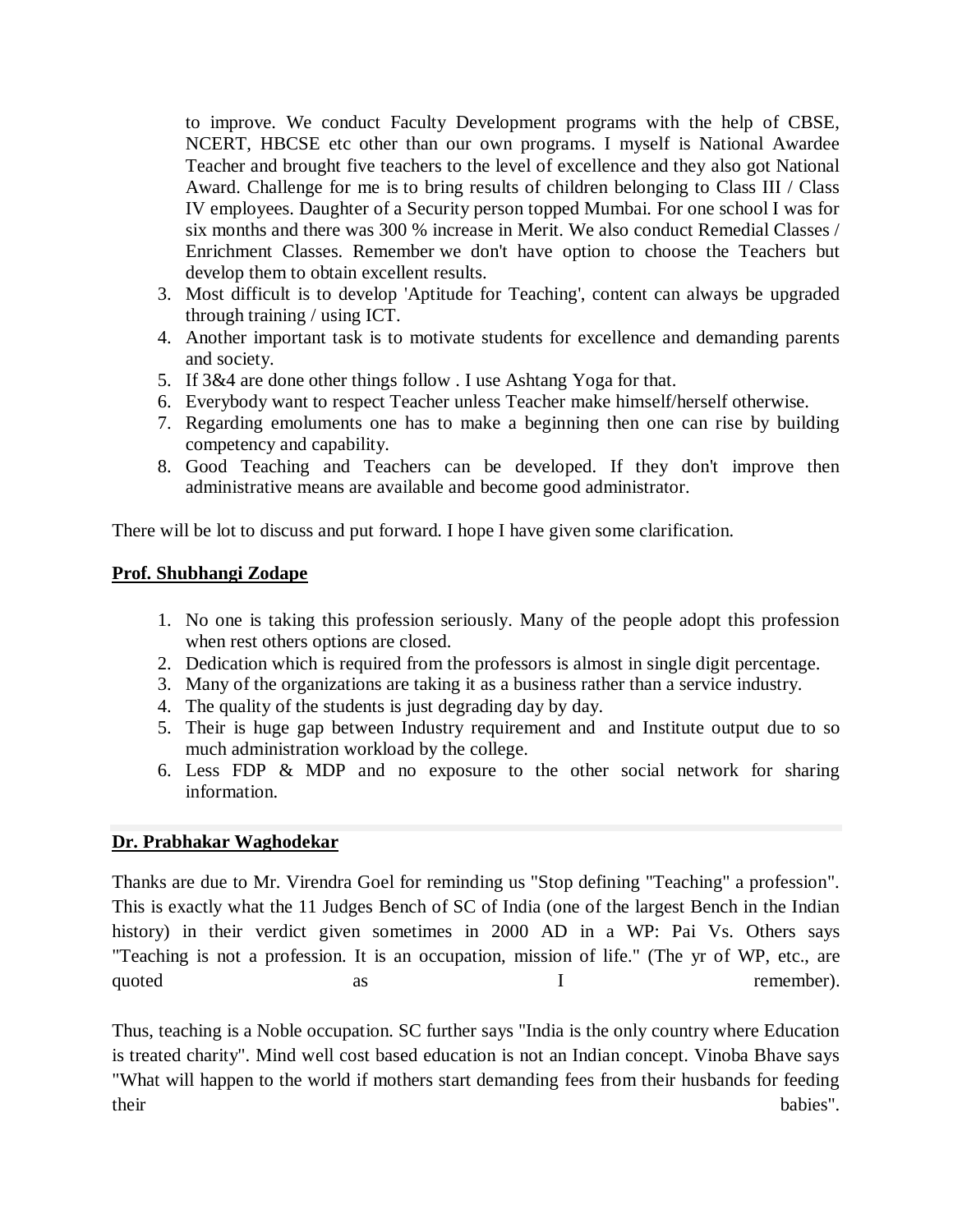I appeal to all MTCians to digest these concepts and quality will automatically follow for every one is treating teaching as a mission of life.

Shri Virendra Goel

Having been part of school system for 25 years and being in thick of RtE Act and its implications, I would like to make 2 small observations:

1. Most important requirement for a teacher should be that S/he is able to think, walk and talk like a teacher and this has to be done by the recruiters at the school level.

2. I am afraid that RtE in its present form is bound to have same fate as other initiatives towards improving the education system.

> a. Neither the Central Government not the State Governments are ready to spare the kind of funds requirement for creating the infrastructure needed as defined in the act.

> b. Private schools where 25% seats have been reserved and are being filled are not getting their reimbursement of fee. How long will they afford the free education.

> c. There is no accountability about ensuring every child in the school till the age of 14. In the city where I belong, admissions in Government schools reduced to the extent students were admitted to the private school under RtE act.

> d. Children coming from very poor background are being admitted to English medium school where both the child and the teacher are at a loss how the child would catch up with other kids.

#### **Prof. Asuhutosh Pandey**

There are my Personal Views on the given topic.

1. A teacher can't be a teacher for a long if he has joined it for the sake of getting job, it would not be a charm for him and he can't hold it for a long. Soon he would be discarded by his own internal & external forces.

2. Marks, Degree, Certificates are very small things. Walt Disney, Abraham Lincoln, Dhirubhai, Rabindra Nath Tagore, Bill gates, Steve jobs, Sachin Tendulkar, Mark Zuckerberg are few eg. You can't judge the quality of teacher by his marks but surely by his dedication, knowledge, communication acquired in day to day process. A teacher is also a learner  $\&$  it makes him best if he keeps on updating himself.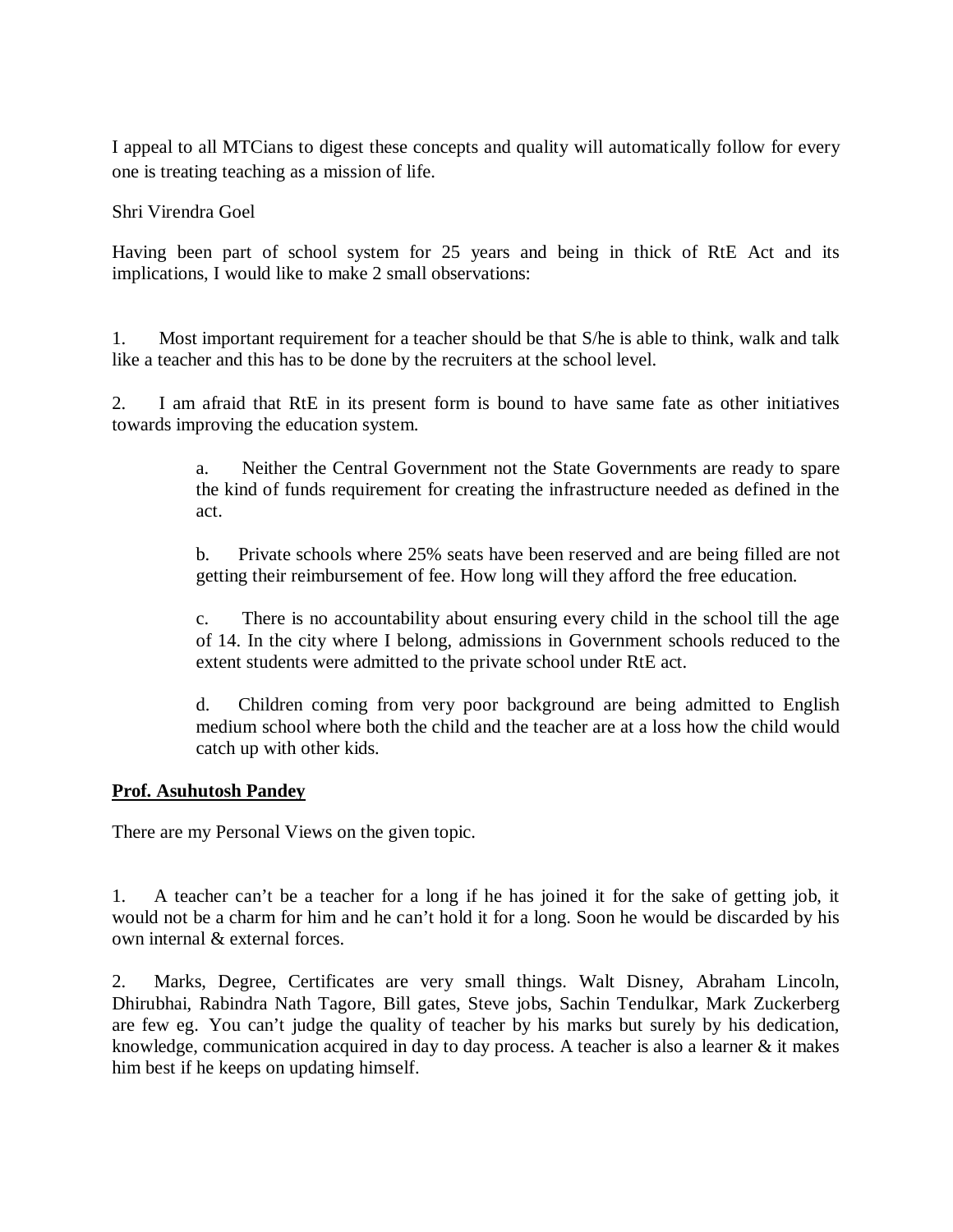3. Few days back I read one quote. Nobody wants to travel by Govt. Bus, No one wants to get treated in Govt. Hospital, but everyone wants to get a Govt. Job. CTET has attracted lots of those people, not due to interest & passion in the field but just because of getting into secured Govt. Job.

4. The question is not about top mind & low mind, it's all about smart working mind which keeps on moving day by day by healthy readings, discussions and workouts, Similarly teaching doesn't require top or low mind but smart working mind.

5. The day I don't read, the day I don't discuss make me feel like I'm not a good teacher therefore it's all about our thinking, reading, communicating habit which makes the difference. An illiterate Vegetable vendor, Kirana Shop Owner does fast & better calculation than many of us just due to his daily habit, so teaching is also an art which is fine tuned & become better in quality with day to day knowledge habits.

# **Mr. Stephen Narayanan**

Going through the thread of arguments and viewpoints expressed by many illuminiaries... humbly submit that the modern day stress caused due to great expectations both at work and at Home is the root cause for lack of interest in forging ahead in the rat race...in Teaching profession.

Actually at times it is the stimulus which goads a person to perform....in this context it is the students....if their hunger for learning initiates discussion in the class, the teacher would have to respond and cannot be relegated to being a Third Umpire. And in such a case where there are youngsters with fire in the belly....teaching them is an equally challenging task to which a faculty/teacher would have to rise...else wrong feedbacks run through the grapevine of students community and ultimately reach the wide ears of Management.

Disciplining the students used to be a landmark of many a school in the past and parents wouldn't complain....infact we were proud to learn under some great teachers whom we used to revere as also fear....but today do any children fear their teacher?

As such there is nothing wrong with our own educational system. Only the thought process of people coming to this noble profession need to be focused and management should come forward two steps to make the work atmosphere conducive for learning not just for students but also for the teaching fraternity through MDP's and EDP where corporate join hands in imparting their knowledge which teachers could effectively utilize.

I guess for this there has to be an awakening among ourselves as to what we want to bring forth out of the new generation...? Stick for discipline or Love & Understanding albeit with a little firmness to win them over. Same goes for Management as well.